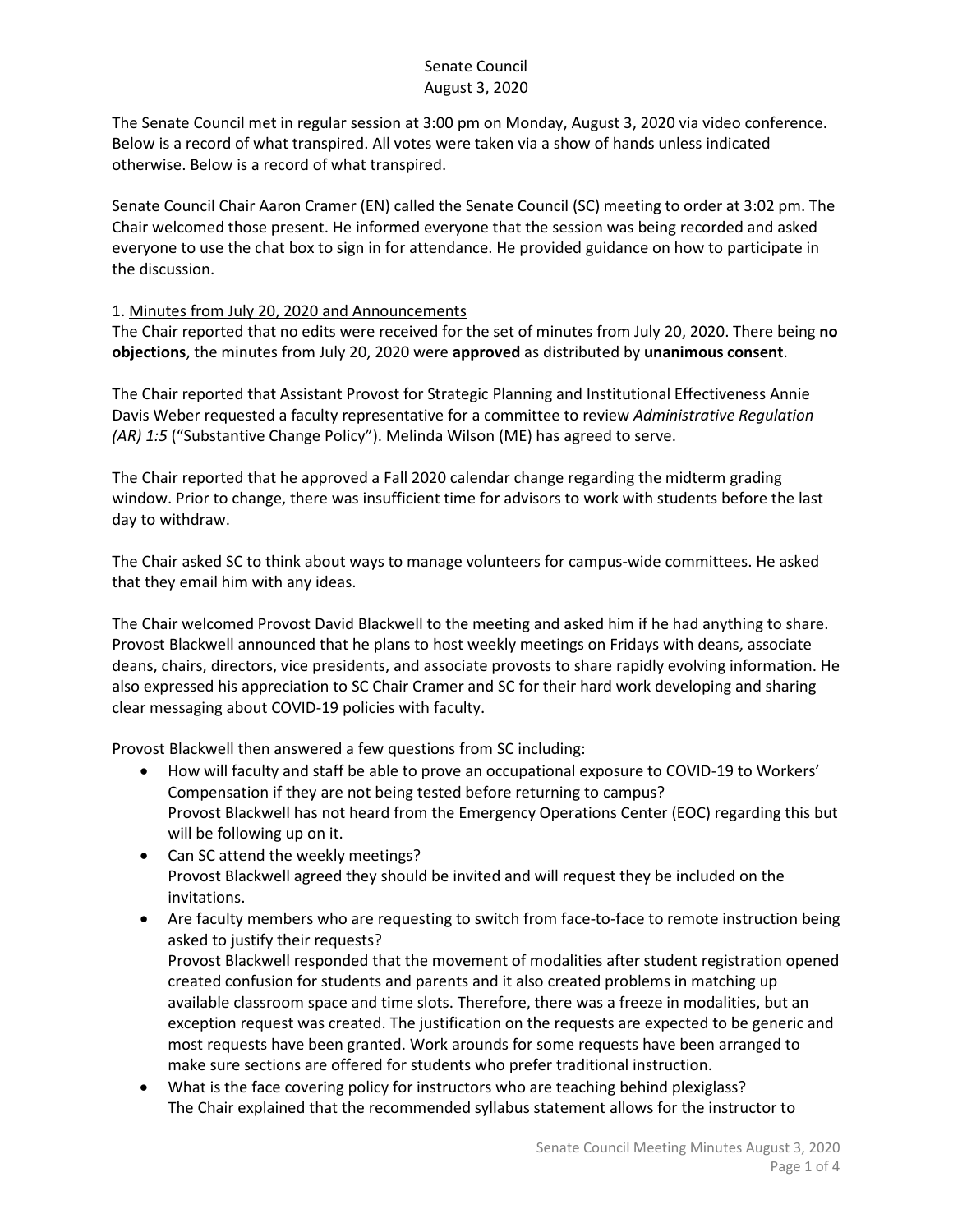choose to remove a mask when pedagogically necessary at the front of the classroom and behind a clear barrier.

### 2. Committee Reports

# a. Senate's UK Core Education Committee (SUKCEC) - Patrick Lee Lucas, Chair

## i. 2019-20 Report

The Chair welcomed SUKCEC Chair Patrick Lee Lucas (DE). Lucas thanked previous SC Chair Jennifer Bird-Pollan for her help during his transition as SUKCEC chair. He presented an overview of the annual report which included how the committee was formed, findings from listening sessions hosted by members, future action plans for 2020-2021, and assessment issues. Lucas expressed his appreciation for Joanie Ett-Mims, who works with SUKCEC to keep everything on track. He noted that SUKCEC does not have an administrator and there is currently no funding for administration. He suggested having a conversation about this issue.

Lucas shared data analysis and concerns about student experience of UK Core courses. He also shared findings about UK Core compared to other benchmark institutions' general education requirements and organizational structures. Lastly, he asked SC to consider: 1. What is the best way for SUKCEC to communicate regularly with leadership, faculty, students, SC, and Senate? 2. Should SUKCEC have administrative structure beyond what currently exists?

Questions and feedback included:

- What organizational structures did you find with our benchmarks? Only one benchmark has a structure similar to ours, although they are creating a new office to house their general education program. The range of exactly where the programs are housed is very broad.
- The presentation should be shared with all senators. Perhaps they could facilitate conversations in their respective colleges.
- Ideas for SUKCEC communication:
	- o Ask associate deans to share UK Core information with faculty.
	- o Web-based training for instructors.
	- o Share SUKCEC report with Provost's Council.
- The Office of Strategic Planning and Institutional Effectiveness (OSPIE) supports UK Core assessment with one-half to three-quarters of a whole person's FTE to support core assessment, which is not enough support. OSPIE also has provided the software contract and platform to facilitate assessment and provide stipends for evaluators.

### 3. Nominees for Board of Trustees' Evaluation of the President

The Chair shared that the Board of Trustees' requested at least three faculty nominees for their evaluation of President Capilouto. He explained the nominees do not have to be senators, but any names that have been submitted before cannot be used again. There was discussion about possible nominees and how many names SC would like to submit. Jennifer Bird-Pollan (LA) **moved** to submit the five names discussed. Andrade (ME) **seconded**. The Chair asked if there was any debate and there was none. A **vote** was taken and the motion **passed** with none opposed.

#### 4. Senate Institutional Finance and Resource Allocation Committee (SIFRAC, Joint Committee with Staff Senate) - Discussion on Structure

The Chair shared that he recently met with Staff Senate Chair Jon Gent. One of the items they discussed was the joint University Senate and Staff Senate Institutional Finance and Resource Allocation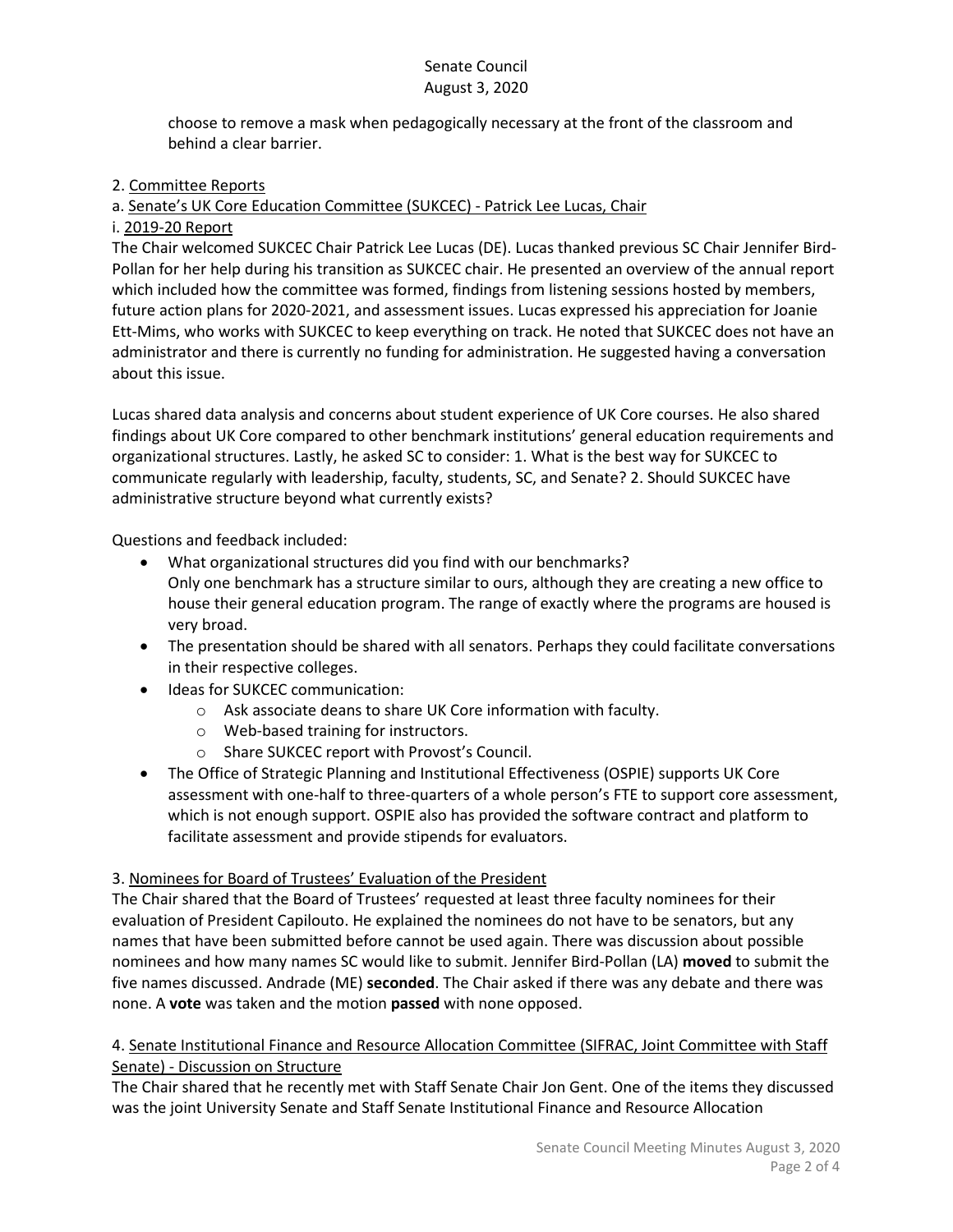Committee (SIFRAC). SIFRAC members consist of three faculty and three staff, with the chair as an additional member rotating between faculty and staff each year. The committee formation cycles of the Senate and Staff Senate are different, so it creates a problem in the summer because the faculty representatives are not appointed until August or September. The Staff Senate is interested in chairing SIFRAC every year in order to maintain consistency but would continue to report out to both Senates. The Chair asked SC if that arrangement was acceptable.

There was discussion of past difficulties in appointing members and the lack of reporting. Bird-Pollan (LA) **moved** to pursue conversation about the Staff Senate permanently filling the chair position for SIFRAC, instead of it alternating back and forth between the two Senates. Vincent (BE) **seconded**. The Chair asked if there was any debate and there was discussion about looking at other committees that may need restructuring. SC members supported the Chair's comment that the motion would also reasonably entail the Chair asking the Staff Senate to identify a staff member to serve as chair this year and the Chair need not try to find a faculty member to do so. A **vote** was taken and the motion **passed** with none opposed.

#### 5. Senate Committee Compositions

The Chair shared the new senator committee preferences and the proposed committee compositions for 2020-2021. He asked SC to consider allowing him the authority to make substitutions as needed after they review committee compositions.

SC members discussed Senate committee compositions and made recommendations regarding membership. Brion (EN) **moved** to approve the committee compositions as discussed and give the Chair authority to make substitutions as needed. Collett (HS) **seconded**. The Chair asked if there was any debate and there was none. A **vote** was taken and the motion **passed** with none opposed.

#### 6. COVID Ongoing Discussion

- There was clarification that there will be movable plexiglass barriers for instructors to use in the classrooms.
- There was conversation about air filtration in buildings.
- There was clarification that course modality is not locked down, but instructors wishing to change need to ask for an exception. Traditional courses are regularly allowed to be 0%-50% online and hybrid courses at 51%-99% online.
- There was discussion about how student traffic will flow in and out of classrooms.

Bird-Pollan (LA) **moved** to adjourn. Vincent (BE) **seconded**. A **vote** was taken and the motion **passed** with none opposed.

The meeting was adjourned at 4:57 pm.

Respectfully submitted by Aaron Cramer, Senate Council Chair

SC members present: Andrade, Bird-Pollan, Blonder, Brion, Cantrell, Collett, Cramer, Hall, Soult, Swanson, Vincent, Wheeler, and Williams.

Guests present: David Blackwell, Sheila Brothers, Bob Grossman, Davy Jones, Patrick Lee Lucas, and Annie Davis Weber.